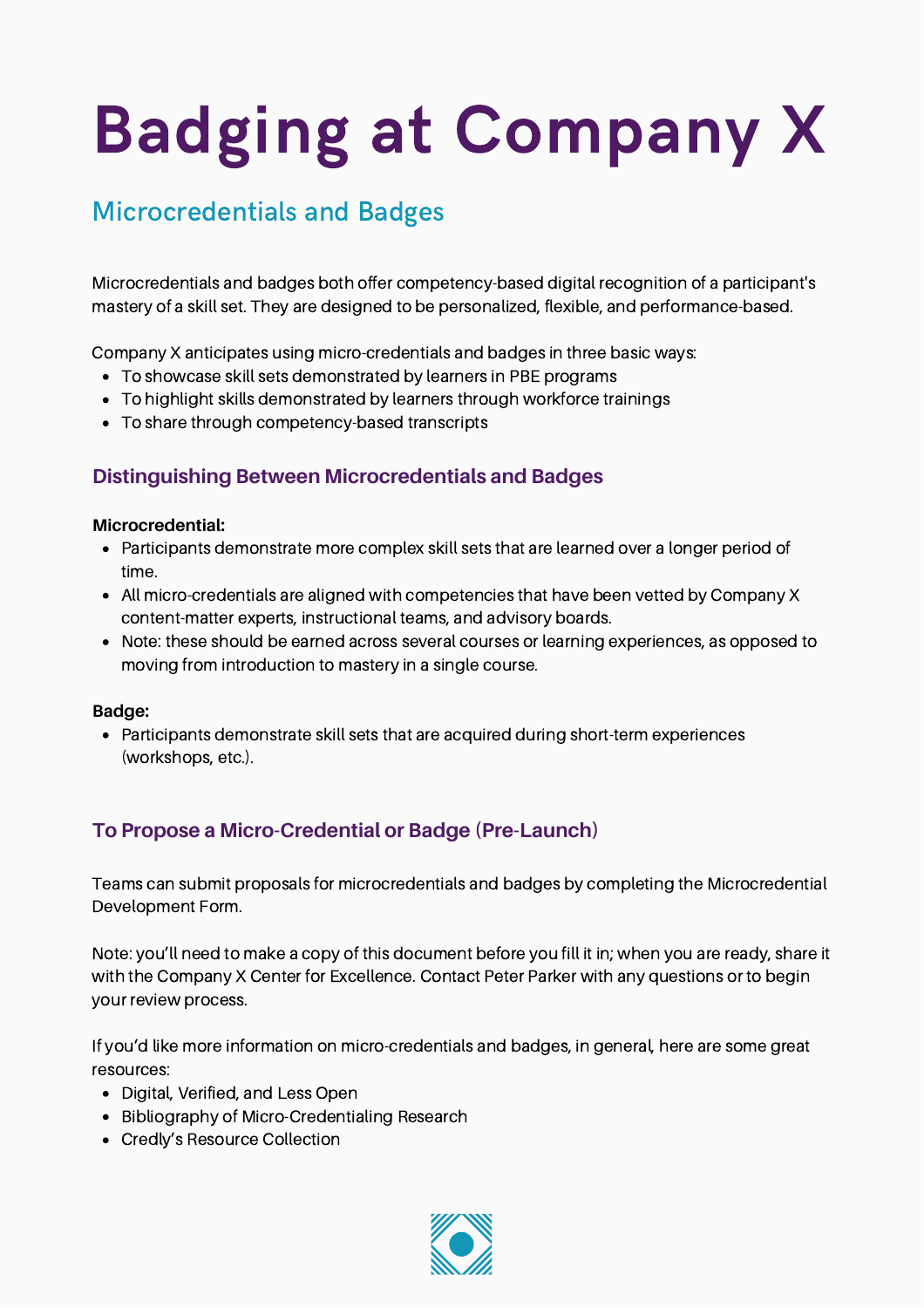# Critical Work Functions

# A Guide for Team Leaders

## **What Are Critical Work Functions?**

Critical Work Functions (CWFs) are the "principle responsibilities required to perform the key purpose, or work-related goal, of the occupation, as indicated in the skill standards" (National Skill Standards Board 2000). Across a field of study, one might find a small number of critical work functions that most individuals would be expected to be able to perform as part of their positions.

## **How Are Critical Work Functions Developed?**

At Company X, each department is likely to have between 6-8 critical work functions (with a maximum of 10). Three of these CWFs will be consistent across *all* departments: professional skills (ex: time management, organization, etc.), resume-building/interview skills, and generaleducation skills. The remainder will be drawn from cross-course categories/domains and common skill sets.

The shared critical work functions are:

- Demonstrate professional skills, including time management, organization, communication, collaboration, goal setting, and decision making
- Develop job application materials (resumes, portfolios, etc.) and interview skills
- + one Gen Ed/Dev Ed for reading/writing/math, etc.

Each department will also write critical work functions that are specific to their program and industry.

The following questions can be used to help determine CWFs:

- What are the major job responsibilities for people in this field?
- If you were interviewing candidates for this field, how would you describe the responsibilities that would take a significant amount of their time if they were hired?
- Would everybody in this industry know what is being described by this CWF?

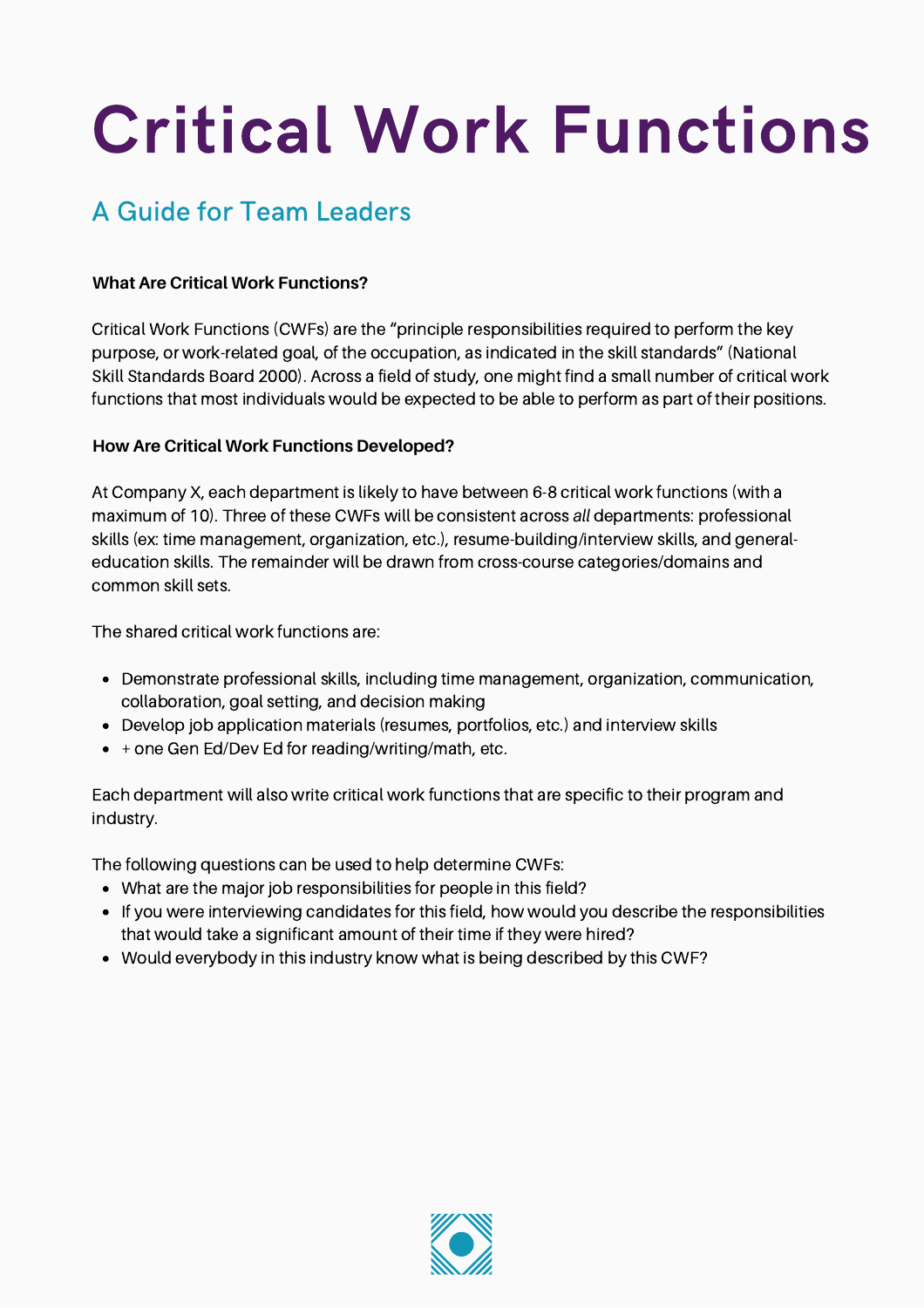# Critical Work Functions (cont.)

### **What Are Characteristics of a Critical Work Function?**

Critical Work Functions should be:

- Clear so that a person in the job or familiar with the job can easily understand them.
- Stated using common and understandable terminology consistent with the job. Critical Work Functions should avoid technical jargon, abbreviations, and acronyms.
- Unambiguous, so it has the same meaning for all those familiar with the job.
- Broad, so that Critical Work Functions describe the highest level of job responsibilities (not universal - "Review Reports"; "Manage Projects").
- Brief. Most Critical Work Functions can be stated in about 10-15 words.

## **What Do Critical Work Functions Look Like?**

### **Action + Object Modifier + Object + Statement Modifier**

Example: Produce architectural plans to facilitate construction of residential homes

What Should Be Included in Critical Work Functions?

- KSAs that apply across the program/industry
- Higher-level demonstration of skills
- Object
- Object Modifier
- Statement Modifier

## **Sample CYS Program-Specific CWFs:**

*Adapted from Workforce Framework for Cybersecurity (NICE Framework)*

- Provide the support, administration, and maintenance necessary to ensure effective and efficient system performance and security
- Identify, analyze, and mitigate threats to systems/networks with appropriate countermeasures
- Perform monitoring and auditing of network traffic and operations to locate potential threats, vulnerabilities, or system compromise
- Investigate cybersecurity events or crimes for evidence of criminal activity, of policy violations, and in response to an incident